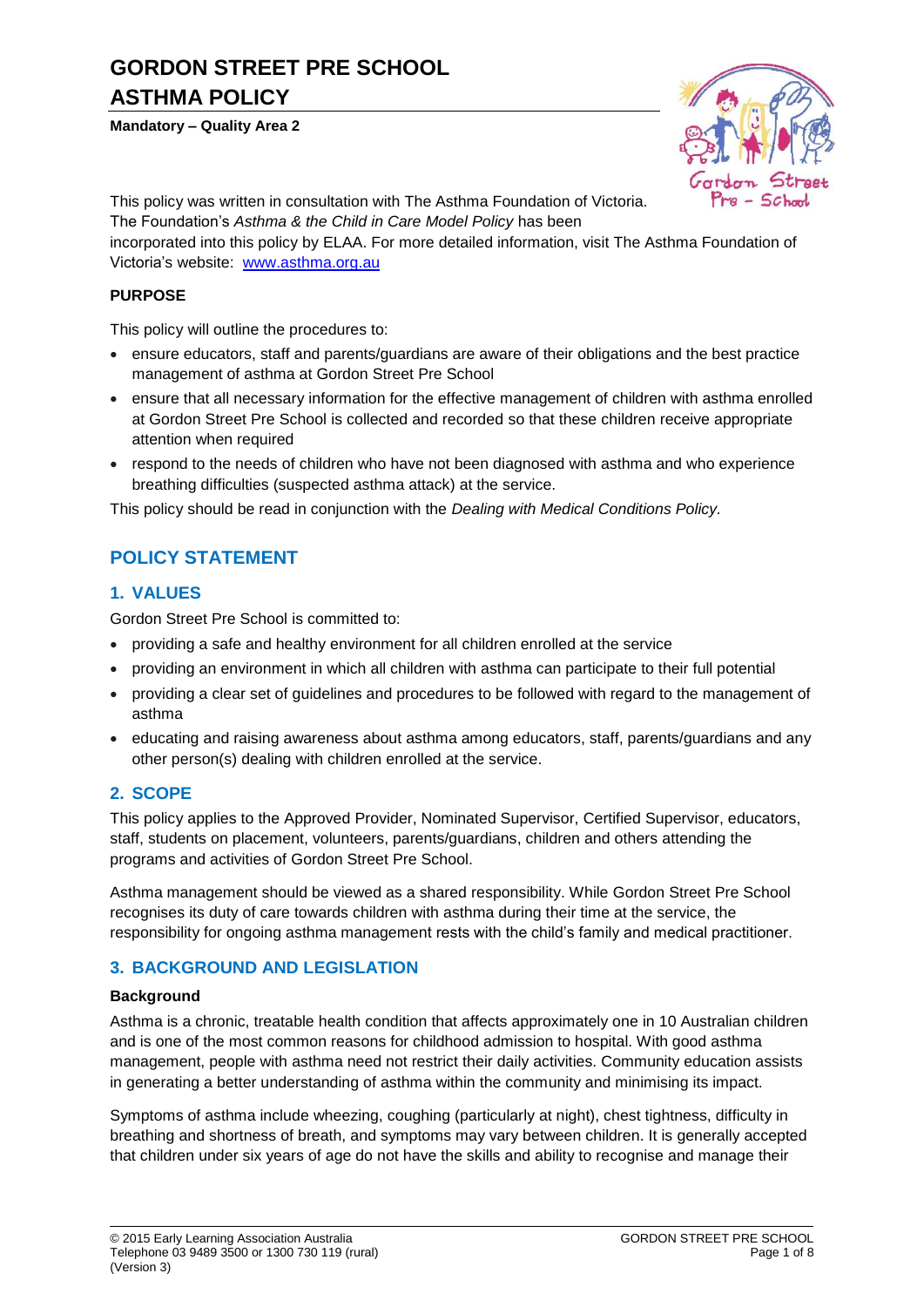own asthma without adult assistance. With this in mind, a service must recognise the need to educate staff and parents/guardians about asthma and promote responsible asthma management strategies.

Legislation that governs the operation of approved children's services is based on the health, safety and welfare of children, and requires that children are protected from hazards and harm. The Approved Provider will ensure that there is at least one educator on duty at all times who has current approved emergency asthma management training in accordance with the *Education and Care Services National Regulations 2011* (Regulation 136(c)). As a demonstration of duty of care and best practice, ELAA recommends **all educators** have current approved emergency asthma management training (refer to *Definitions*).

### **Legislation and standards**

Relevant legislation and standards include but are not limited to:

- *Education and Care Services National Law Act 2010*: Sections 167, 169, 174
- *Education and Care Services National Regulations 2011*: Regulations 90, 92, 93, 94, 95, 96, 136, 137
- *Health Records Act 2001* (Vic)
- *National Quality Standard*, Quality Area 2: Children's Health and Safety
- *Privacy Act 1988* (Cth)
- *Privacy and Data Protection Act 2014 (Vic)*
- *Public Health and Wellbeing Act 2008* (Vic)
- *Public Health and Wellbeing Regulations 2009* (Vic)

The most current amendments to listed legislation can be found at:

- Victorian Legislation Victorian Law Today:<http://www.legislation.vic.gov.au/>
- Commonwealth Legislation ComLaw[: http://www.comlaw.gov.au/](http://www.comlaw.gov.au/)

## **4. DEFINITIONS**

The terms defined in this section relate specifically to this policy. For commonly used terms e.g. Approved Provider, Nominated Supervisor, Regulatory Authority etc. refer to the *General Definitions* section of this manual.

**Approved Emergency Asthma Management (EAM) training:** Training that is approved by the National Authority in accordance with Division 7 of the National Regulations, and is listed on the ACECQA website: [http://www.acecqa.gov.au.](http://www.acecqa.gov.au/) EAM training provides knowledge about the underlying causes of asthma, asthma triggers, and the recognition and treatment of an asthma attack.

**Asthma Friendly Children's Services Program:** A program developed by The Asthma Foundation of Victoria to provide a safer environment for children in kindergarten, childcare, family day care and out-of-school hours care. This program also gives staff the confidence and skills to care for a child with asthma and gives parents/guardians peace of mind. To be recognised as an Asthma Friendly Children's Service, services must address and fulfil five essential criteria, which will be assessed by The Asthma Foundation of Victoria. Upon accreditation, the service will receive a certificate and window sticker. This accreditation is valid for three years.

**Asthma Care Plan:** A record of information on an individual child's asthma and its management, including contact details, what to do when the child's asthma worsens and the treatment to be administered in an emergency. An Asthma Care Plan template specifically for use in children's services can be downloaded from the *Resources* section of The Asthma Foundation of Victoria website: [www.asthma.org.au](http://www.asthma.org.au/)

**Asthma emergency:** The onset of unstable or deteriorating asthma symptoms requiring immediate treatment with reliever medication.

**Asthma triggers:** Things that may induce asthma symptoms, for example, pollens, colds/viruses, dust mites, smoke and exercise. Asthma triggers will vary from child to child.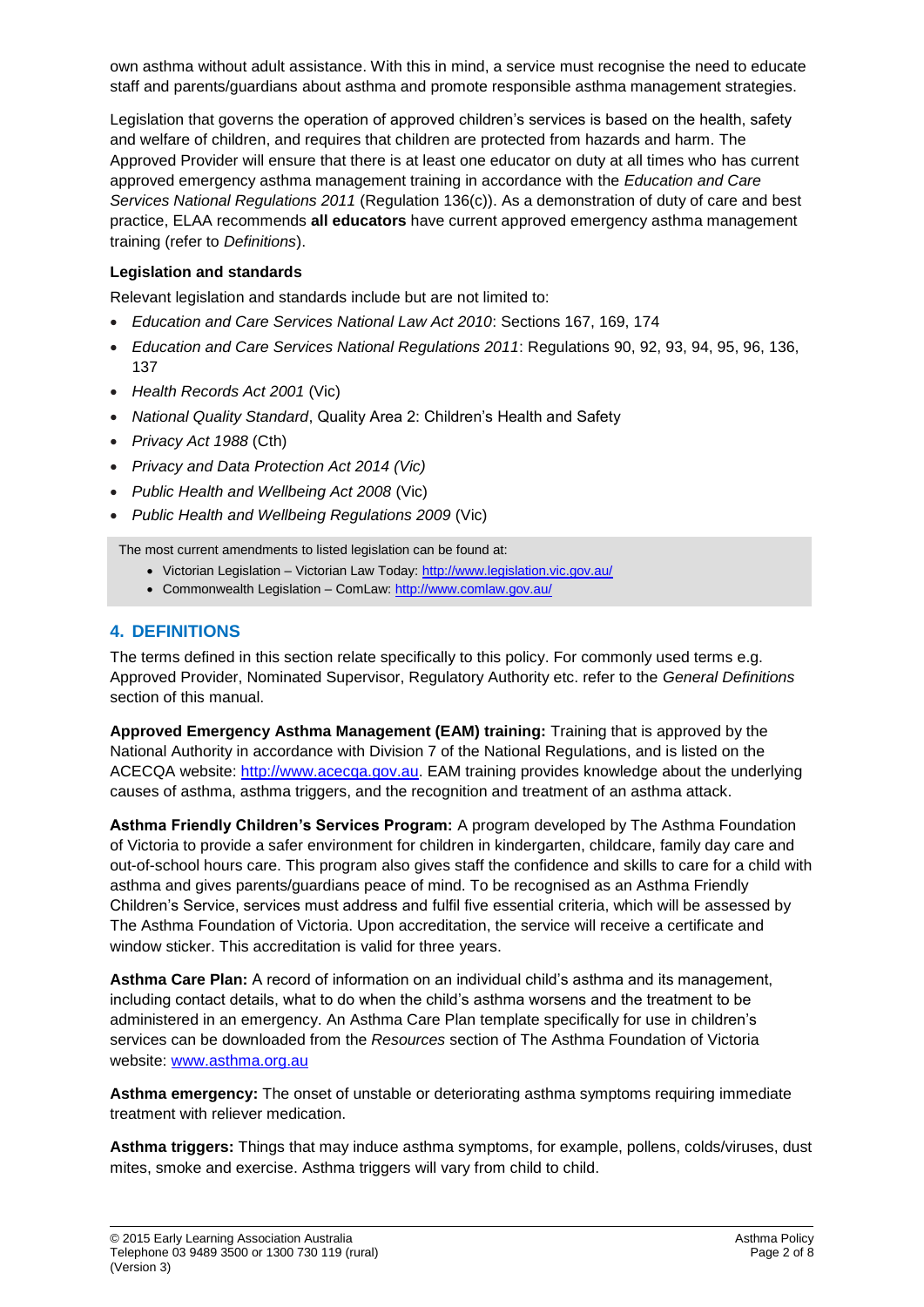**Duty of care:** A common law concept that refers to the responsibilities of organisations to provide people with an adequate level of protection against harm and all reasonable foreseeable risk of injury.

**Medication record:** Contains details for each child to whom medication is to be administered by the service. This includes the child's name, signed authorisation to administer medication and a record of the medication administered, including time, date, dosage, manner of administration, name and signature of person administering the medication and of the person checking the medication, if required (Regulation 92). A sample medication record is available on the ACECQA website.

**Metered dose inhaler (puffer):** A common device used to administer reliever medication.

**Puffer:** The common name for a metered dose inhaler.

**Reliever medication:** This comes in a blue/grey metered dose inhaler containing salbutamol, a chemical used to relax the muscles around the airways to relieve asthma symptoms. This medication is always used in an asthma emergency. Reliever medication is commonly sold by pharmacies as Airomir, Asmol, or Ventolin.

**Risk minimisation plan:** Provides information about child-specific asthma triggers and strategies to avoid these in the service. A risk minimisation plan template specifically for use in children's services can be downloaded from the *Resources* section of The Asthma Foundation of Victoria website: [www.asthma.org.au](http://www.asthma.org.au/)

**Spacer device:** A plastic chamber device used to increase the efficiency of delivery of reliever medication from a puffer. It should always be used in conjunction with a puffer device and may be used in conjunction with a face mask.

**Staff record:** Must be kept by the service and include details of the Nominated Supervisors, the educational leader, other staff members, volunteers and the Responsible Person. The record must include information about qualifications, training and details of the *Working with Children* Check (Regulations 146–149). A sample staff record is available on the ACECQA website: [www.acecqa.gov.au](http://www.acecqa.gov.au/)

# **5. SOURCES AND RELATED POLICIES**

#### **Sources**

- Asthma Australia: [www.asthmaaustralia.org.au](http://www.asthmaaustralia.org.au/)
- The Asthma Foundation of Victoria: [www.asthma.org.au](http://www.asthma.org.au/) or phone (03) 9326 7088 or 1800 278 462 (toll free)
- Australian Children's Education and Care Quality Authority (ACECQA): [www.acecqa.gov.au](http://www.acecqa.gov.au/)
- *Guide to the Education and Care Services National Law and the Education and Care Services National Regulations 2011*, ACECQA.

#### **Service policies**

- *Administration of Medication Policy*
- *Anaphylaxis Policy*
- *Dealing with Medical Conditions Policy*
- *Emergency and Evacuation Policy*
- *Excursions and Service Events Policy*
- *Incident, Injury, Trauma and Illness Policy*
- *Privacy and Confidentiality Policy*
- *Staffing Policy.*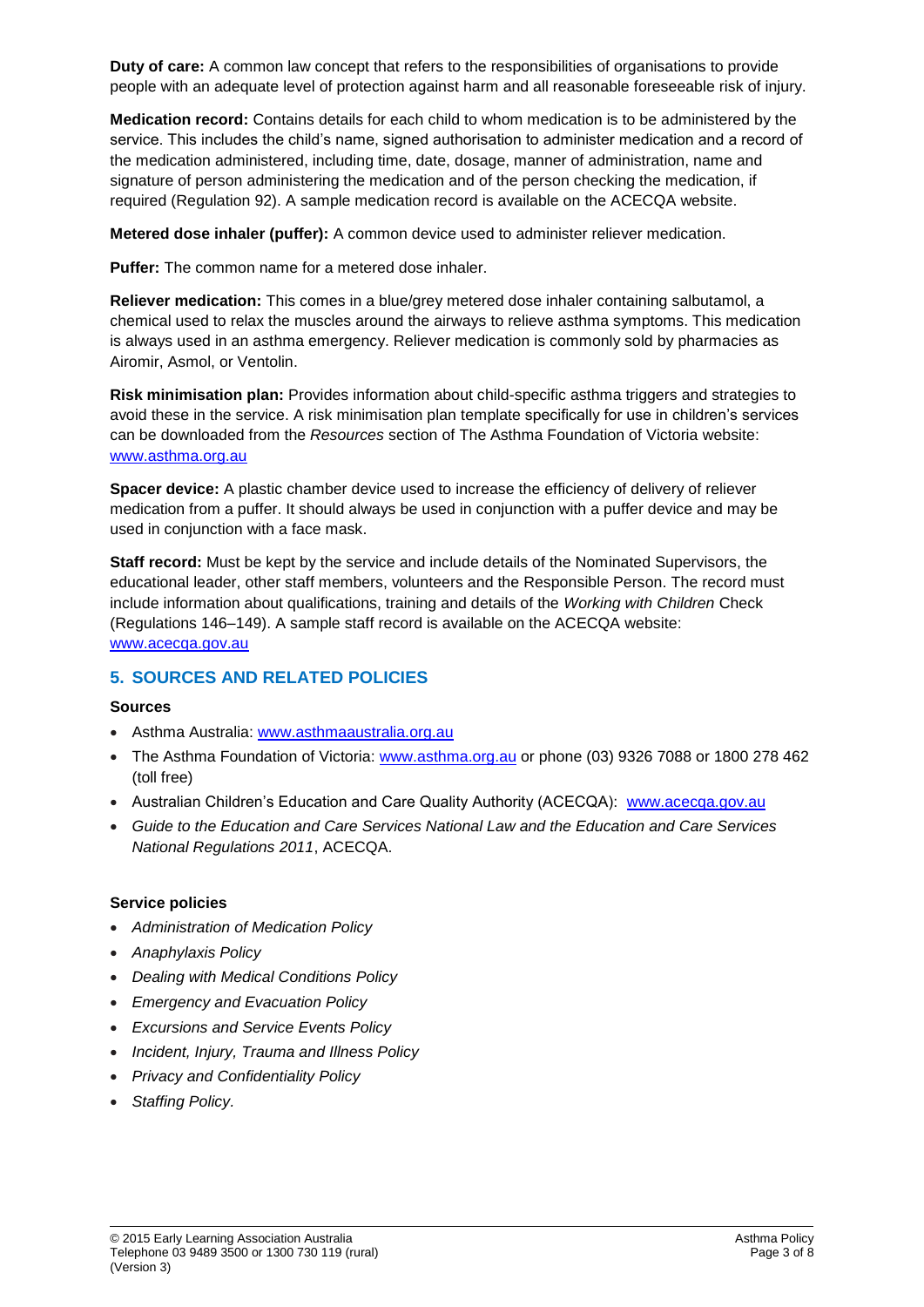# **PROCEDURES**

### **The Approved Provider is responsible for:**

- providing the Nominated Supervisor and all staff with a copy of the service's *Asthma Policy*, and ensuring that they are aware of asthma management strategies (refer to Attachment 1) upon employment at the service
- providing approved Emergency Asthma Management (EAM) training (refer to *Definitions)* to staff as required under the National Regulations
- ensuring at least one staff member with current approved Emergency Asthma Management (EAM) training (refer to *Definitions*) is on duty at all times
- ensuring the details of approved Emergency Asthma Management (EAM) training (refer to *Definitions*) are included on the staff record (refer to *Definitions)*
- providing parents/guardians with a copy of the service's *Asthma Policy* upon enrolment of their child (Regulation 91)
- identifying children with asthma during the enrolment process and informing staff
- providing parents/guardians with an Asthma Care Plan (refer to *Definitions and* Attachment 2) to be completed in consultation with, and signed by, a medical practitioner
- developing a Risk Minimisation Plan (refer to *Definitions* and Attachment 4) for every child with asthma, in consultation with parents/guardians
- ensuring that all children with asthma have an Asthma Care Plan and Risk Minimisation Plan filed with their enrolment record
- ensuring a medication record is kept for each child to whom medication is to be administered by the service (Regulation 92)
- ensuring parents/guardians of all children with asthma provide reliever medication and a spacer (including a child's face mask, if required) at all times their child is attending the service
- implementing an asthma first aid procedure (refer to Attachment 1) consistent with current national recommendations
- ensuring that all staff are aware of the asthma first aid procedure
- ensuring adequate provision and maintenance of asthma first aid kits (refer to *Definitions*)
- ensuring the expiry date of reliever medication is checked regularly and replaced when required, and that spacers and face masks are replaced after every use
- facilitating communication between management, educators, staff and parents/guardians regarding the service's *Asthma Policy* and strategies
- identifying and minimising asthma triggers (refer to *Definitions*) for children attending the service, where possible
- ensuring that children with asthma are not discriminated against in any way
- ensuring that children with asthma can participate in all activities safely and to their full potential
- immediately communicating any concerns with parents/guardians regarding the management of children with asthma at the service
- ensuring that the service meets the requirements to be recognised as an Asthma Friendly Children's Service (refer to *Definitions*) with The Asthma Foundation of Victoria
- displaying Asthma Australia's *Asthma First Aid* poster (refer to *Sources* and Attachment 3) in key locations at the service
- ensuring that medication is administered in accordance with the *Administration of Medication Policy*
- ensuring that when medication has been administered to a child in an asthma emergency without authorisation from the parent/guardian or authorised nominee, the parent/guardian of the child and emergency services are notified as soon as is practicable (Regulation 94)
- following appropriate reporting procedures set out in the *Incident, Injury, Trauma and Illness Policy* in the event that a child is ill, or is involved in a medical emergency or an incident at the service that results in injury or trauma.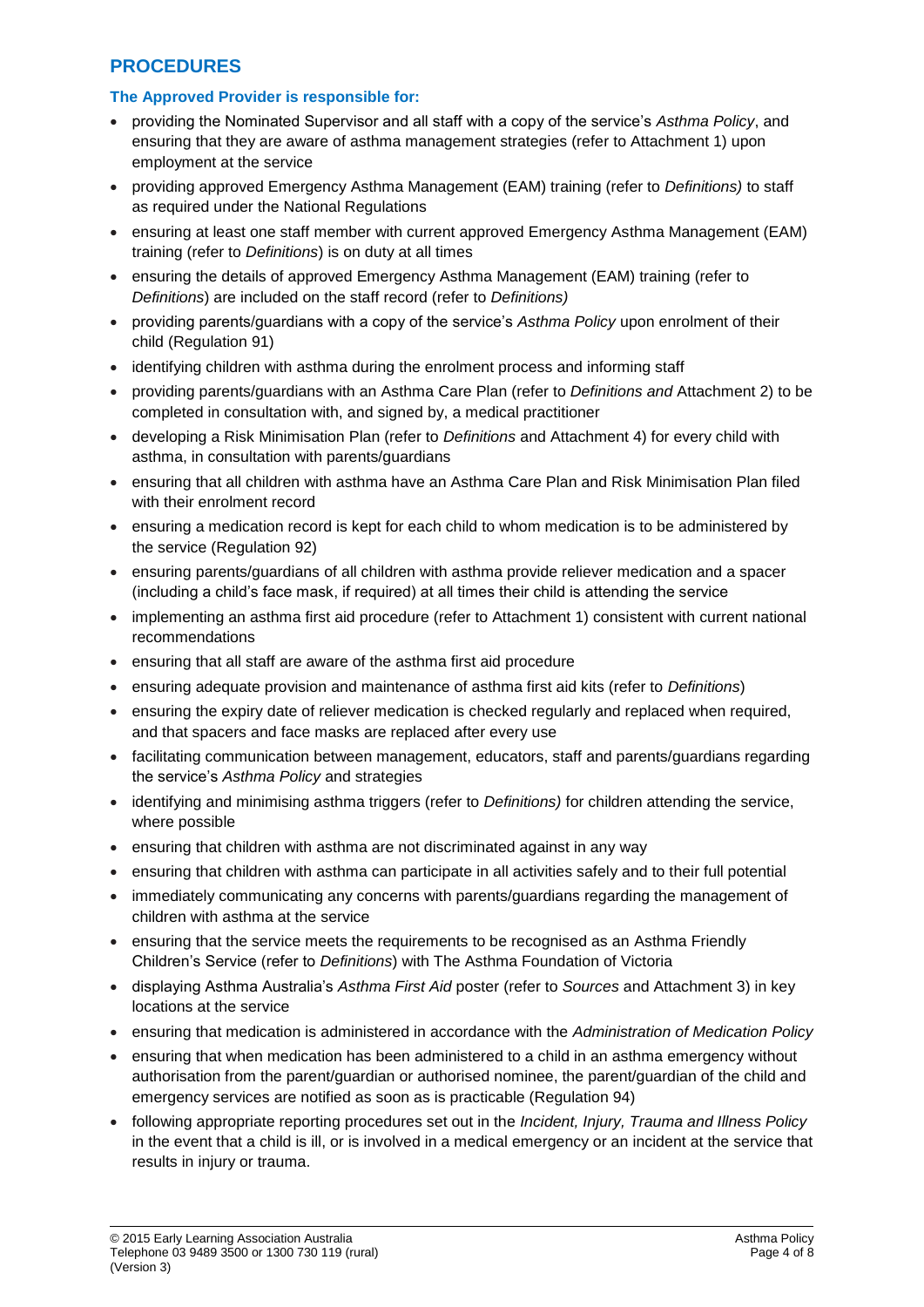### **The Nominated Supervisor is responsible for:**

- ensuring that all educators' approved first aid qualifications, anaphylaxis management training and Emergency Asthma Management (EAM) training are current, meet the requirements of the National Law (Section 169(4)) and National Regulations (Regulation 137), and are approved by ACECQA
- ensuring that medication is administered in accordance with the *Administration of Medication Policy*
- ensuring that when medication has been administered to a child in an asthma emergency without authorisation from the parent/guardian or authorised nominee, the parent/guardian of the child and emergency services are notified as soon as is practicable (Regulation 94)
- ensuring an asthma first aid kit (refer to *Definitions*) is taken on all excursions and other offsite activities (refer to *Excursions and Service Events Policy*)
- compiling a list of children with asthma and placing it in a secure, but readily accessible, location known to all staff. This should include the Asthma Care Plan for each child
- ensuring that induction procedures for casual and relief staff include information about children attending the service who have been diagnosed with asthma, and the location of their medication and action plans
- organising asthma management information sessions for parents/guardians of children enrolled at the service, where appropriate
- ensuring programmed activities and experiences take into consideration the individual needs of all children, including any children with asthma.

### **All Other Staff are responsible for:**

- ensuring that they are aware of the service's *Asthma Policy* and asthma first aid procedure (refer to Attachment 1)
- ensuring that they can identify children displaying the symptoms of an asthma attack and locate their personal medication, Asthma Care Plans and the asthma first aid kit
- maintaining current approved Emergency Asthma Management (EAM) (refer to *Definitions*) qualifications
- identifying and, where possible, minimising asthma triggers (refer to *Definitions*) as outlined in the child's Asthma Care Plan
- taking the asthma first aid kit, children's personal asthma medication and Asthma Care Plans on excursions or other offsite events
- administering prescribed asthma medication in accordance with the child's Asthma Care Plan and the *Administration of Medication Policy* of the service
- developing a Risk Minimisation Plan (refer to *Definitions* and Attachment 4) for every child with asthma in consultation with parents/guardians
- discussing with parents/guardians the requirements for completing the enrolment form and medication record for their child
- consulting with the parents/guardians of children with asthma in relation to the health and safety of their child, and the supervised management of the child's asthma
- communicating any concerns to parents/guardians if a child's asthma is limiting his/her ability to participate fully in all activities
- ensuring that children with asthma are not discriminated against in any way
- ensuring that children with asthma can participate in all activities safely and to their full potential.

#### **Parents/guardians are responsible for:**

- reading the service's *Asthma Policy*
- informing staff, either on enrolment or on initial diagnosis, that their child has asthma
- providing a copy of their child's Asthma Care Plan to the service and ensuring it has been prepared in consultation with, and signed by, a medical practitioner. The Asthma Care Plan should be reviewed and updated at least annually
- ensuring all details on their child's enrolment form and medication record (refer to *Definitions*) are completed prior to commencement at the service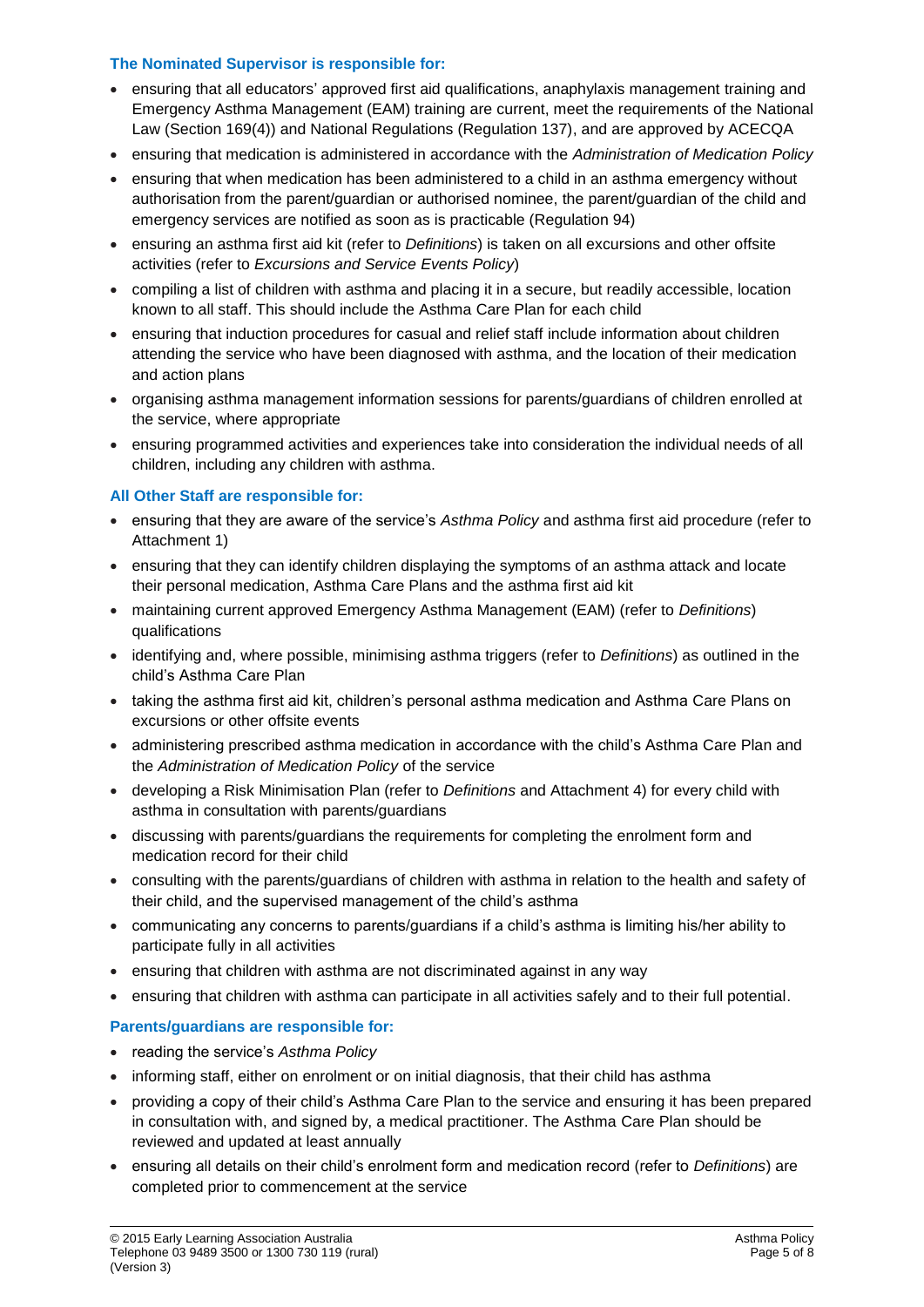- working with staff to develop a Risk Minimisation Plan (refer to *Definitions* and Attachment 4) for their child
- providing an adequate supply of appropriate asthma medication and equipment for their child at all times and ensuring it is appropriately labelled with the child's name
- notifying staff, in writing, of any changes to the information on the Asthma Care Plan, enrolment form or medication record
- communicating regularly with educators/staff in relation to the ongoing health and wellbeing of their child, and the management of their child's asthma
- encouraging their child to learn about their asthma, and to communicate with service staff if they are unwell or experiencing asthma symptoms.

### **Volunteers and students, while at the service, are responsible for following this policy and its procedures.**

# **EVALUATION**

In order to assess whether the values and purposes of the policy have been achieved, the Approved Provider will:

- regularly seek feedback from everyone affected by the policy regarding its effectiveness
- monitor the implementation, compliance, complaints and incidents in relation to this policy
- keep the policy up to date with current legislation, research, policy and best practice
- revise the policy and procedures as part of the service's policy review cycle, or as required
- notify parents/guardians at least 14 days before making any changes to this policy or its procedures.

## **ATTACHMENTS**

- Attachment 1: Asthma First Aid Procedure
- Attachment 2: Sample Asthma Care Plan download from the *Resources* section of The Asthma Foundation of Victoria website: [www.asthma.org.au:](http://www.asthma.org.au/)
- Attachment 3: Asthma First Aid poster download from the Asthma Australia website: <http://asthmaaustralia.org.au/First-aid.aspx>
- Attachment 4: Asthma Risk Minimisation Plan download from the *Resources* section of The Asthma Foundation of Victoria website: [www.asthma.org.au](http://www.asthma.org.au/)

# **AUTHORISATION**

This policy was adopted by the Approved Provider of Gordon Street Pre School on 4 th August 2019

# REVIEW DATE: **4 TH AUGUST 2021**

# **ACKNOWLEDGEMENT**

Early Learning Association Australia (ELAA) acknowledges the contribution of The Asthma Foundation of Victoria in developing this policy. If your service is considering changing any part of this model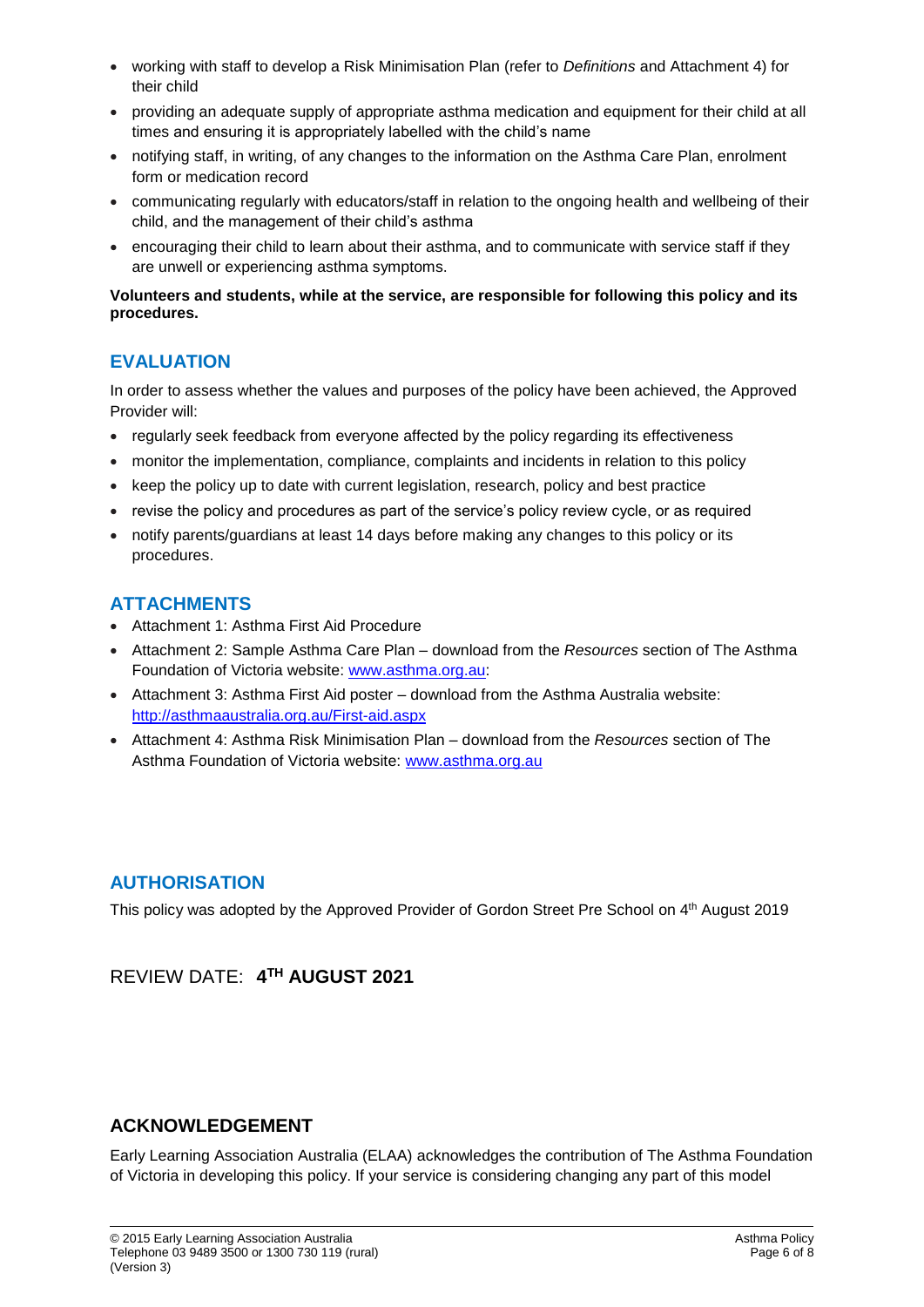policy please contact The Asthma Foundation of Victoria to discuss your proposed changes (refer to *Sources*).